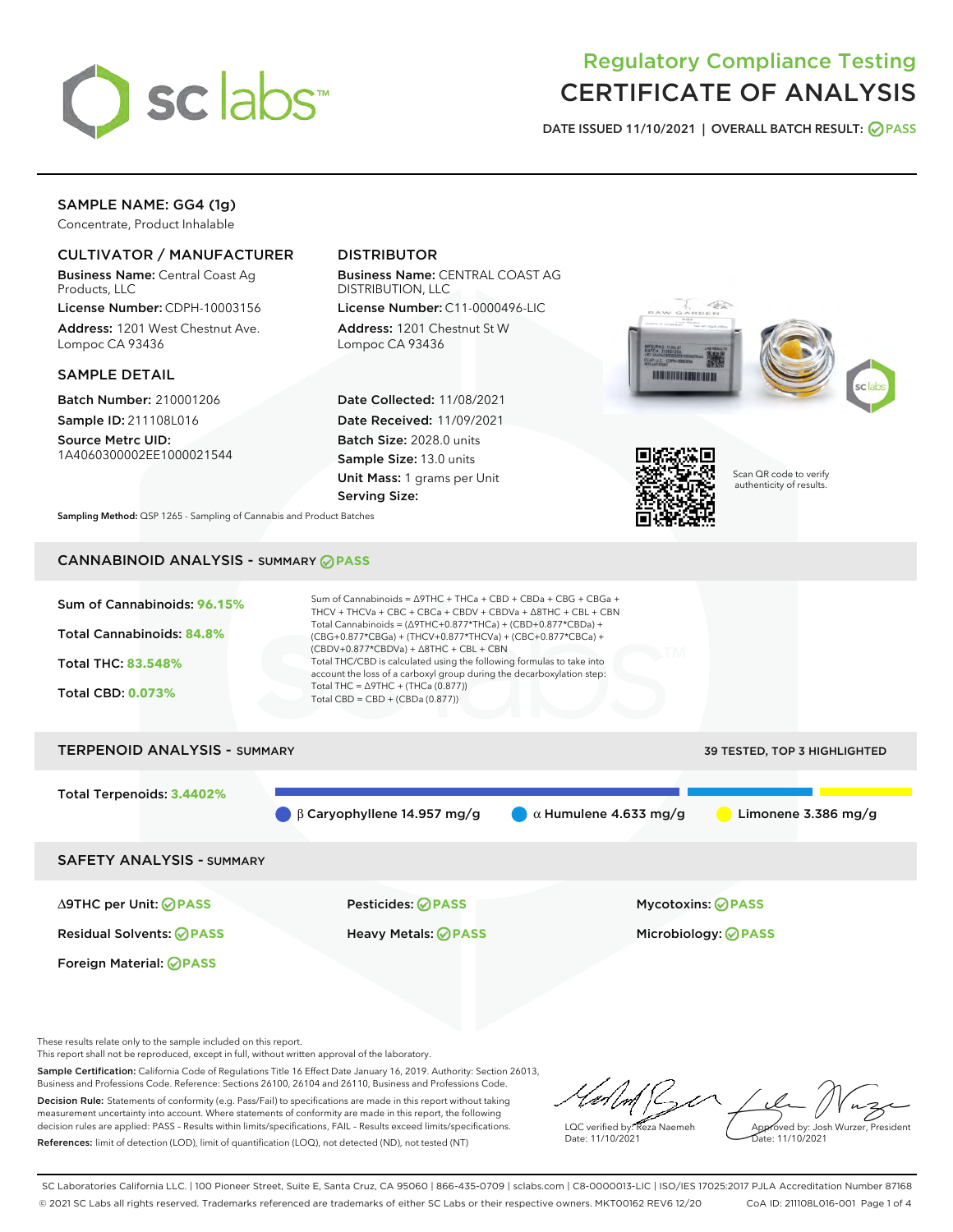



GG4 (1G) | DATE ISSUED 11/10/2021 | OVERALL BATCH RESULT: 2 PASS

#### CANNABINOID TEST RESULTS - 11/10/2021 2 PASS

Tested by high-performance liquid chromatography with diode-array detection (HPLC-DAD). **Method:** QSP 1157 - Analysis of Cannabinoids by HPLC-DAD

#### TOTAL CANNABINOIDS: **84.8%**

Total Cannabinoids (Total THC) + (Total CBD) + (Total CBG) + (Total THCV) + (Total CBC) + (Total CBDV) + ∆8THC + CBL + CBN

TOTAL THC: **83.548%** Total THC (∆9THC+0.877\*THCa)

TOTAL CBD: **0.073%**

Total CBD (CBD+0.877\*CBDa)

TOTAL CBG: 0.7% Total CBG (CBG+0.877\*CBGa)

TOTAL THCV: 0.24% Total THCV (THCV+0.877\*THCVa)

TOTAL CBC: 0.242% Total CBC (CBC+0.877\*CBCa)

TOTAL CBDV: ND Total CBDV (CBDV+0.877\*CBDVa)

| <b>COMPOUND</b>  | LOD/LOQ<br>(mg/g)          | <b>MEASUREMENT</b><br><b>UNCERTAINTY</b><br>(mg/g) | <b>RESULT</b><br>(mg/g) | <b>RESULT</b><br>(%) |
|------------------|----------------------------|----------------------------------------------------|-------------------------|----------------------|
| <b>THCa</b>      | 0.05 / 0.14                | ±23.362                                            | 909.01                  | 90.901               |
| <b>A9THC</b>     | 0.06 / 0.26                | ±1.317                                             | 38.28                   | 3.828                |
| <b>CBGa</b>      | 0.1/0.2                    | $\pm 0.37$                                         | 7.1                     | 0.71                 |
| <b>CBCa</b>      | 0.07/0.28                  | ±0.135                                             | 2.76                    | 0.276                |
| <b>THCVa</b>     | 0.07/0.20                  | ±0.131                                             | 2.74                    | 0.274                |
| <b>CBDa</b>      | 0.02/0.19                  | ±0.024                                             | 0.83                    | 0.083                |
| <b>CBG</b>       | 0.06/0.19                  | ±0.030                                             | 0.77                    | 0.077                |
| $\triangle$ 8THC | 0.1/0.4                    | N/A                                                | <b>ND</b>               | <b>ND</b>            |
| <b>THCV</b>      | 0.1/0.2                    | N/A                                                | <b>ND</b>               | <b>ND</b>            |
| <b>CBD</b>       | 0.07/0.29                  | N/A                                                | <b>ND</b>               | <b>ND</b>            |
| <b>CBDV</b>      | 0.04 / 0.15                | N/A                                                | <b>ND</b>               | <b>ND</b>            |
| <b>CBDVa</b>     | 0.03 / 0.53                | N/A                                                | <b>ND</b>               | <b>ND</b>            |
| <b>CBL</b>       | 0.06 / 0.24                | N/A                                                | <b>ND</b>               | <b>ND</b>            |
| <b>CBN</b>       | 0.1 / 0.3                  | N/A                                                | <b>ND</b>               | <b>ND</b>            |
| <b>CBC</b>       | 0.2 / 0.5                  | N/A                                                | <b>ND</b>               | <b>ND</b>            |
|                  | <b>SUM OF CANNABINOIDS</b> |                                                    | 961.5 mg/g              | 96.15%               |

#### **UNIT MASS: 1 grams per Unit**

| ∆9THC per Unit                        | 1120 per-package limit | 38.28 mg/unit  | <b>PASS</b> |
|---------------------------------------|------------------------|----------------|-------------|
| <b>Total THC per Unit</b>             |                        | 835.48 mg/unit |             |
| <b>CBD per Unit</b>                   |                        | <b>ND</b>      |             |
| <b>Total CBD per Unit</b>             |                        | $0.73$ mg/unit |             |
| Sum of Cannabinoids<br>per Unit       |                        | 961.5 mg/unit  |             |
| <b>Total Cannabinoids</b><br>per Unit |                        | 848.0 mg/unit  |             |

| <b>COMPOUND</b>         | LOD/LOQ<br>(mg/g) | <b>MEASUREMENT</b><br><b>UNCERTAINTY</b><br>(mg/g) | <b>RESULT</b><br>(mg/g)                         | <b>RESULT</b><br>(%) |
|-------------------------|-------------------|----------------------------------------------------|-------------------------------------------------|----------------------|
| $\beta$ Caryophyllene   | 0.004 / 0.012     | ±0.5325                                            | 14.957                                          | 1.4957               |
| $\alpha$ Humulene       | 0.009 / 0.029     | ±0.1487                                            | 4.633                                           | 0.4633               |
| Limonene                | 0.005 / 0.016     | ±0.0484                                            | 3.386                                           | 0.3386               |
| <b>Myrcene</b>          | 0.008 / 0.025     | ±0.0421                                            | 3.266                                           | 0.3266               |
| $\alpha$ Bisabolol      | 0.008 / 0.026     | ±0.0821                                            | 1.538                                           | 0.1538               |
| Terpinolene             | 0.008 / 0.026     | ±0.0253                                            | 1.235                                           | 0.1235               |
| Linalool                | 0.009 / 0.032     | ±0.0388                                            | 1.020                                           | 0.1020               |
| Valencene               | 0.009 / 0.030     | ±0.0471                                            | 0.684                                           | 0.0684               |
| trans-β-Farnesene       | 0.008 / 0.025     | ±0.0211                                            | 0.593                                           | 0.0593               |
| <b>Terpineol</b>        | 0.016 / 0.055     | ±0.0340                                            | 0.554                                           | 0.0554               |
| Nerolidol               | 0.009 / 0.028     | ±0.0348                                            | 0.553                                           | 0.0553               |
| Fenchol                 | 0.010 / 0.034     | ±0.0201                                            | 0.519                                           | 0.0519               |
| $\beta$ Pinene          | 0.004 / 0.014     | ±0.0040                                            | 0.347                                           | 0.0347               |
| Ocimene                 | 0.011 / 0.038     | ±0.0110                                            | 0.343                                           | 0.0343               |
| $\alpha$ Pinene         | 0.005 / 0.017     | ±0.0018                                            | 0.213                                           | 0.0213               |
| Caryophyllene<br>Oxide  | 0.010 / 0.033     | ±0.0090                                            | 0.195                                           | 0.0195               |
| <b>Borneol</b>          | 0.005 / 0.016     | ±0.0066                                            | 0.156                                           | 0.0156               |
| Camphene                | 0.005 / 0.015     | ±0.0004                                            | 0.038                                           | 0.0038               |
| Fenchone                | 0.009 / 0.028     | ±0.0010                                            | 0.034                                           | 0.0034               |
| $\gamma$ Terpinene      | 0.006 / 0.018     | ±0.0005                                            | 0.030                                           | 0.0030               |
| Geraniol                | 0.002 / 0.007     | ±0.0012                                            | 0.028                                           | 0.0028               |
| $\alpha$ Phellandrene   | 0.006 / 0.020     | ±0.0004                                            | 0.027                                           | 0.0027               |
| $\alpha$ Terpinene      | 0.005 / 0.017     | ±0.0003                                            | 0.022                                           | 0.0022               |
| Citronellol             | 0.003 / 0.010     | ±0.0010                                            | 0.020                                           | 0.0020               |
| Nerol                   | 0.003 / 0.011     | ±0.0005                                            | 0.011                                           | 0.0011               |
| 3 Carene                | 0.005 / 0.018     | N/A                                                | <loq< th=""><th><loq< th=""></loq<></th></loq<> | <loq< th=""></loq<>  |
| Eucalyptol              | 0.006 / 0.018     | N/A                                                | <loq< th=""><th><loq< th=""></loq<></th></loq<> | <loq< th=""></loq<>  |
| Sabinene Hydrate        | 0.006 / 0.022     | N/A                                                | <loq< th=""><th><loq< th=""></loq<></th></loq<> | <loq< th=""></loq<>  |
| Guaiol                  | 0.009 / 0.030     | N/A                                                | <loq< th=""><th><loq< th=""></loq<></th></loq<> | <loq< th=""></loq<>  |
| Cedrol                  | 0.008 / 0.027     | N/A                                                | $\leq$ 00                                       | $\sim$ 0.0           |
| Sabinene                | 0.004 / 0.014     | N/A                                                | ND                                              | ND                   |
| p-Cymene                | 0.005 / 0.016     | N/A                                                | <b>ND</b>                                       | ND                   |
| (-)-Isopulegol          | 0.005 / 0.016     | N/A                                                | ND                                              | ND                   |
| Camphor                 | 0.006 / 0.019     | N/A                                                | ND                                              | ND                   |
| Isoborneol              | 0.004 / 0.012     | N/A                                                | ND                                              | ND                   |
| Menthol                 | 0.008 / 0.025     | N/A                                                | ND                                              | ND                   |
| R-(+)-Pulegone          | 0.003 / 0.011     | N/A                                                | ND                                              | ND                   |
| <b>Geranyl Acetate</b>  | 0.004 / 0.014     | N/A                                                | ND                                              | ND                   |
| $\alpha$ Cedrene        | 0.005 / 0.016     | N/A                                                | <b>ND</b>                                       | ND                   |
| <b>TOTAL TERPENOIDS</b> |                   |                                                    | 34.402 mg/g                                     | 3.4402%              |

SC Laboratories California LLC. | 100 Pioneer Street, Suite E, Santa Cruz, CA 95060 | 866-435-0709 | sclabs.com | C8-0000013-LIC | ISO/IES 17025:2017 PJLA Accreditation Number 87168 © 2021 SC Labs all rights reserved. Trademarks referenced are trademarks of either SC Labs or their respective owners. MKT00162 REV6 12/20 CoA ID: 211108L016-001 Page 2 of 4

## TERPENOID TEST RESULTS - 11/10/2021

Terpene analysis utilizing gas chromatography-flame ionization detection (GC-FID). **Method:** QSP 1192 - Analysis of Terpenoids by GC-FID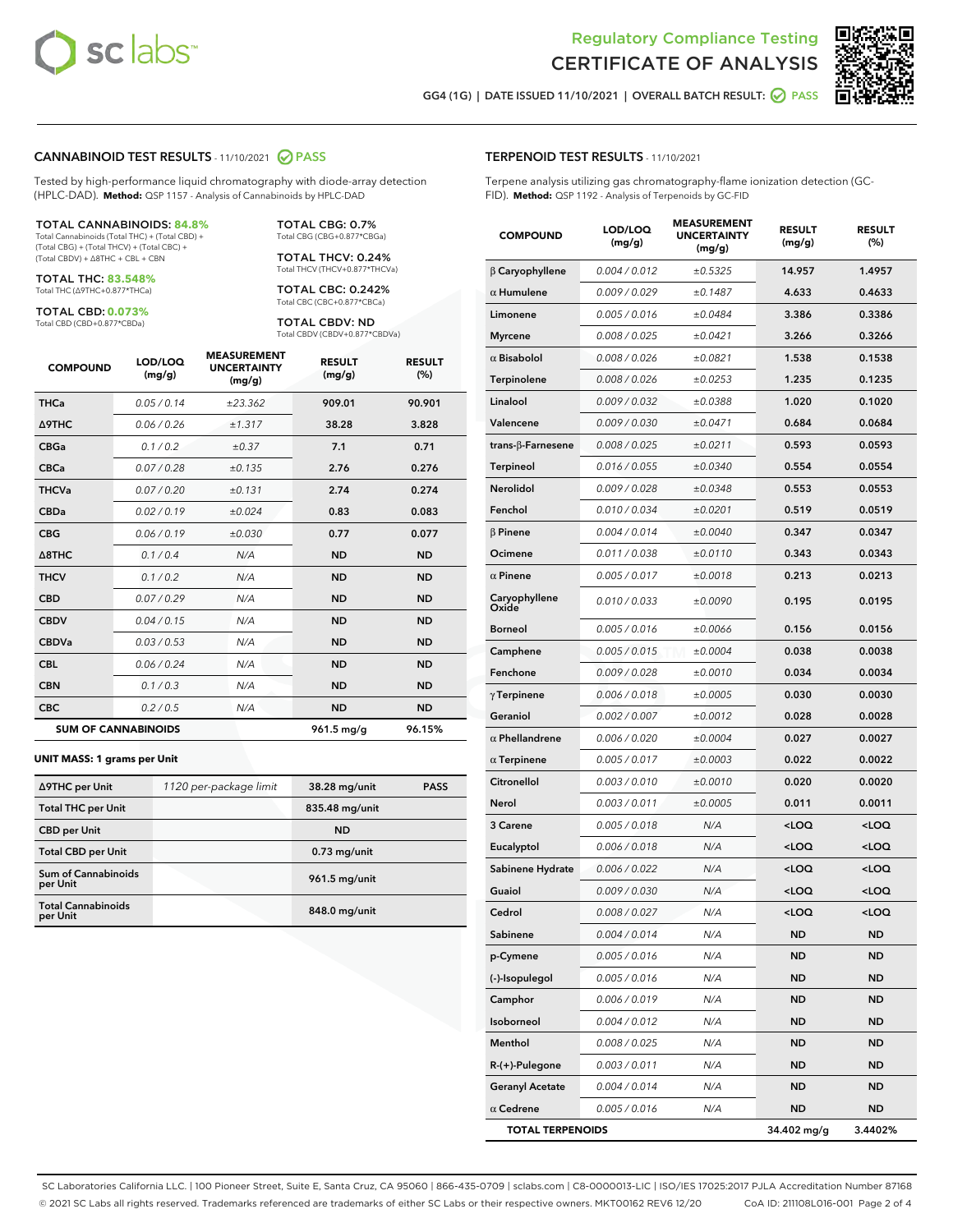



GG4 (1G) | DATE ISSUED 11/10/2021 | OVERALL BATCH RESULT: 2 PASS

#### CATEGORY 1 PESTICIDE TEST RESULTS - 11/10/2021 @ PASS

Pesticide and plant growth regulator analysis utilizing high-performance liquid chromatography-mass spectrometry (HPLC-MS) or gas chromatography-mass spectrometry (GC-MS). \*GC-MS utilized where indicated. **Method:** QSP 1212 - Analysis of Pesticides and Mycotoxins by LC-MS or QSP 1213 - Analysis of Pesticides by GC-MS

| <b>COMPOUND</b>             | LOD/LOQ<br>$(\mu g/g)$ | <b>ACTION</b><br><b>LIMIT</b><br>$(\mu g/g)$ | <b>MEASUREMENT</b><br><b>UNCERTAINTY</b><br>$(\mu g/g)$ | <b>RESULT</b><br>$(\mu g/g)$ | <b>RESULT</b> |
|-----------------------------|------------------------|----------------------------------------------|---------------------------------------------------------|------------------------------|---------------|
| Aldicarb                    | 0.03 / 0.08            | $\ge$ LOD                                    | N/A                                                     | <b>ND</b>                    | <b>PASS</b>   |
| Carbofuran                  | 0.02 / 0.05            | $\geq$ LOD                                   | N/A                                                     | <b>ND</b>                    | <b>PASS</b>   |
| Chlordane*                  | 0.03 / 0.08            | $\ge$ LOD                                    | N/A                                                     | <b>ND</b>                    | <b>PASS</b>   |
| Chlorfenapyr*               | 0.03/0.10              | $\ge$ LOD                                    | N/A                                                     | <b>ND</b>                    | <b>PASS</b>   |
| Chlorpyrifos                | 0.02 / 0.06            | $\geq$ LOD                                   | N/A                                                     | <b>ND</b>                    | <b>PASS</b>   |
| Coumaphos                   | 0.02 / 0.07            | $\ge$ LOD                                    | N/A                                                     | <b>ND</b>                    | <b>PASS</b>   |
| Daminozide                  | 0.02 / 0.07            | $\ge$ LOD                                    | N/A                                                     | <b>ND</b>                    | <b>PASS</b>   |
| <b>DDVP</b><br>(Dichlorvos) | 0.03/0.09              | $>$ LOD                                      | N/A                                                     | <b>ND</b>                    | <b>PASS</b>   |
| Dimethoate                  | 0.03/0.08              | $\ge$ LOD                                    | N/A                                                     | <b>ND</b>                    | <b>PASS</b>   |
| Ethoprop(hos)               | 0.03 / 0.10            | $>$ LOD                                      | N/A                                                     | <b>ND</b>                    | <b>PASS</b>   |
| Etofenprox                  | 0.02 / 0.06            | $\ge$ LOD                                    | N/A                                                     | <b>ND</b>                    | <b>PASS</b>   |
| Fenoxycarb                  | 0.03/0.08              | $\ge$ LOD                                    | N/A                                                     | <b>ND</b>                    | <b>PASS</b>   |
| Fipronil                    | 0.03/0.08              | $\ge$ LOD                                    | N/A                                                     | <b>ND</b>                    | <b>PASS</b>   |
| Imazalil                    | 0.02 / 0.06            | $>$ LOD                                      | N/A                                                     | <b>ND</b>                    | <b>PASS</b>   |
| <b>Methiocarb</b>           | 0.02 / 0.07            | $\ge$ LOD                                    | N/A                                                     | <b>ND</b>                    | <b>PASS</b>   |
| Methyl<br>parathion         | 0.03/0.10              | $\ge$ LOD                                    | N/A                                                     | <b>ND</b>                    | <b>PASS</b>   |
| <b>Mevinphos</b>            | 0.03/0.09              | $\ge$ LOD                                    | N/A                                                     | <b>ND</b>                    | <b>PASS</b>   |
| Paclobutrazol               | 0.02 / 0.05            | $>$ LOD                                      | N/A                                                     | <b>ND</b>                    | <b>PASS</b>   |
| Propoxur                    | 0.03/0.09              | $\ge$ LOD                                    | N/A                                                     | <b>ND</b>                    | <b>PASS</b>   |
| Spiroxamine                 | 0.03 / 0.08            | $\ge$ LOD                                    | N/A                                                     | <b>ND</b>                    | <b>PASS</b>   |
| Thiacloprid                 | 0.03/0.10              | $\ge$ LOD                                    | N/A                                                     | <b>ND</b>                    | <b>PASS</b>   |

### CATEGORY 2 PESTICIDE TEST RESULTS - 11/10/2021 @ PASS

| <b>COMPOUND</b>          | LOD/LOQ<br>$(\mu g/g)$ | <b>ACTION</b><br><b>LIMIT</b><br>$(\mu g/g)$ | <b>MEASUREMENT</b><br><b>UNCERTAINTY</b><br>$(\mu g/g)$ | <b>RESULT</b><br>$(\mu g/g)$ | <b>RESULT</b> |
|--------------------------|------------------------|----------------------------------------------|---------------------------------------------------------|------------------------------|---------------|
| Abamectin                | 0.03/0.10              | 0.1                                          | N/A                                                     | <b>ND</b>                    | <b>PASS</b>   |
| Acephate                 | 0.02/0.07              | 0.1                                          | N/A                                                     | <b>ND</b>                    | <b>PASS</b>   |
| Acequinocyl              | 0.02/0.07              | 0.1                                          | N/A                                                     | <b>ND</b>                    | <b>PASS</b>   |
| Acetamiprid              | 0.02/0.05              | 0.1                                          | N/A                                                     | <b>ND</b>                    | <b>PASS</b>   |
| Azoxystrobin             | 0 02 / 0 07            | 0.1                                          | N/A                                                     | <b>ND</b>                    | <b>PASS</b>   |
| <b>Bifenazate</b>        | 0.01/0.04              | 0.1                                          | N/A                                                     | <b>ND</b>                    | <b>PASS</b>   |
| <b>Bifenthrin</b>        | 0.02/0.05              | 3                                            | N/A                                                     | <b>ND</b>                    | <b>PASS</b>   |
| <b>Boscalid</b>          | 0.03/0.09              | 0.1                                          | N/A                                                     | <b>ND</b>                    | <b>PASS</b>   |
| Captan                   | 0.19/0.57              | 0.7                                          | N/A                                                     | <b>ND</b>                    | <b>PASS</b>   |
| Carbaryl                 | 0.02/0.06              | 0.5                                          | N/A                                                     | <b>ND</b>                    | <b>PASS</b>   |
| Chlorantranilip-<br>role | 0.04/0.12              | 10                                           | N/A                                                     | <b>ND</b>                    | <b>PASS</b>   |
| Clofentezine             | 0.03/0.09              | 0.1                                          | N/A                                                     | <b>ND</b>                    | <b>PASS</b>   |

### CATEGORY 2 PESTICIDE TEST RESULTS - 11/10/2021 continued

| <b>COMPOUND</b>               | LOD/LOQ<br>(µg/g) | <b>ACTION</b><br>LIMIT<br>$(\mu g/g)$ | <b>MEASUREMENT</b><br><b>UNCERTAINTY</b><br>(µg/g) | <b>RESULT</b><br>(µg/g) | <b>RESULT</b> |
|-------------------------------|-------------------|---------------------------------------|----------------------------------------------------|-------------------------|---------------|
| Cyfluthrin                    | 0.12 / 0.38       | 2                                     | N/A                                                | ND                      | <b>PASS</b>   |
| Cypermethrin                  | 0.11 / 0.32       | 1                                     | N/A                                                | ND                      | PASS          |
| Diazinon                      | 0.02 / 0.05       | 0.1                                   | N/A                                                | ND                      | PASS          |
| Dimethomorph                  | 0.03 / 0.09       | $\overline{2}$                        | N/A                                                | <b>ND</b>               | <b>PASS</b>   |
| Etoxazole                     | 0.02 / 0.06       | 0.1                                   | N/A                                                | ND                      | <b>PASS</b>   |
| Fenhexamid                    | 0.03 / 0.09       | 0.1                                   | N/A                                                | ND                      | <b>PASS</b>   |
| Fenpyroximate                 | 0.02 / 0.06       | 0.1                                   | N/A                                                | <b>ND</b>               | <b>PASS</b>   |
| Flonicamid                    | 0.03 / 0.10       | 0.1                                   | N/A                                                | <b>ND</b>               | <b>PASS</b>   |
| Fludioxonil                   | 0.03 / 0.10       | 0.1                                   | N/A                                                | <b>ND</b>               | <b>PASS</b>   |
| Hexythiazox                   | 0.02 / 0.07       | 0.1                                   | N/A                                                | <b>ND</b>               | PASS          |
| Imidacloprid                  | 0.04 / 0.11       | 5                                     | N/A                                                | <b>ND</b>               | <b>PASS</b>   |
| Kresoxim-methyl               | 0.02 / 0.07       | 0.1                                   | N/A                                                | ND                      | <b>PASS</b>   |
| Malathion                     | 0.03 / 0.09       | 0.5                                   | N/A                                                | <b>ND</b>               | <b>PASS</b>   |
| Metalaxyl                     | 0.02 / 0.07       | $\overline{c}$                        | N/A                                                | <b>ND</b>               | <b>PASS</b>   |
| Methomyl                      | 0.03 / 0.10       | 1                                     | N/A                                                | ND                      | <b>PASS</b>   |
| Myclobutanil                  | 0.03/0.09         | 0.1                                   | N/A                                                | <b>ND</b>               | <b>PASS</b>   |
| Naled                         | 0.02 / 0.07       | 0.1                                   | N/A                                                | ND                      | <b>PASS</b>   |
| Oxamyl                        | 0.04 / 0.11       | 0.5                                   | N/A                                                | ND                      | <b>PASS</b>   |
| Pentachloronitro-<br>benzene* | 0.03 / 0.09       | 0.1                                   | N/A                                                | ND                      | <b>PASS</b>   |
| Permethrin                    | 0.04/0.12         | 0.5                                   | N/A                                                | <b>ND</b>               | <b>PASS</b>   |
| Phosmet                       | 0.03 / 0.10       | 0.1                                   | N/A                                                | ND                      | PASS          |
| Piperonylbu-<br>toxide        | 0.02 / 0.07       | 3                                     | N/A                                                | <b>ND</b>               | <b>PASS</b>   |
| Prallethrin                   | 0.03 / 0.08       | 0.1                                   | N/A                                                | <b>ND</b>               | <b>PASS</b>   |
| Propiconazole                 | 0.02 / 0.07       | 0.1                                   | N/A                                                | ND                      | <b>PASS</b>   |
| Pyrethrins                    | 0.04 / 0.12       | 0.5                                   | N/A                                                | ND                      | PASS          |
| Pyridaben                     | 0.02 / 0.07       | 0.1                                   | N/A                                                | <b>ND</b>               | <b>PASS</b>   |
| Spinetoram                    | 0.02 / 0.07       | 0.1                                   | N/A                                                | ND                      | <b>PASS</b>   |
| Spinosad                      | 0.02 / 0.07       | 0.1                                   | N/A                                                | ND                      | PASS          |
| Spiromesifen                  | 0.02 / 0.05       | 0.1                                   | N/A                                                | <b>ND</b>               | <b>PASS</b>   |
| Spirotetramat                 | 0.02 / 0.06       | 0.1                                   | N/A                                                | ND                      | <b>PASS</b>   |
| Tebuconazole                  | 0.02 / 0.07       | 0.1                                   | N/A                                                | ND                      | <b>PASS</b>   |
| Thiamethoxam                  | 0.03 / 0.10       | 5                                     | N/A                                                | <b>ND</b>               | <b>PASS</b>   |
| Trifloxystrobin               | 0.03 / 0.08       | 0.1                                   | N/A                                                | <b>ND</b>               | <b>PASS</b>   |

SC Laboratories California LLC. | 100 Pioneer Street, Suite E, Santa Cruz, CA 95060 | 866-435-0709 | sclabs.com | C8-0000013-LIC | ISO/IES 17025:2017 PJLA Accreditation Number 87168 © 2021 SC Labs all rights reserved. Trademarks referenced are trademarks of either SC Labs or their respective owners. MKT00162 REV6 12/20 CoA ID: 211108L016-001 Page 3 of 4